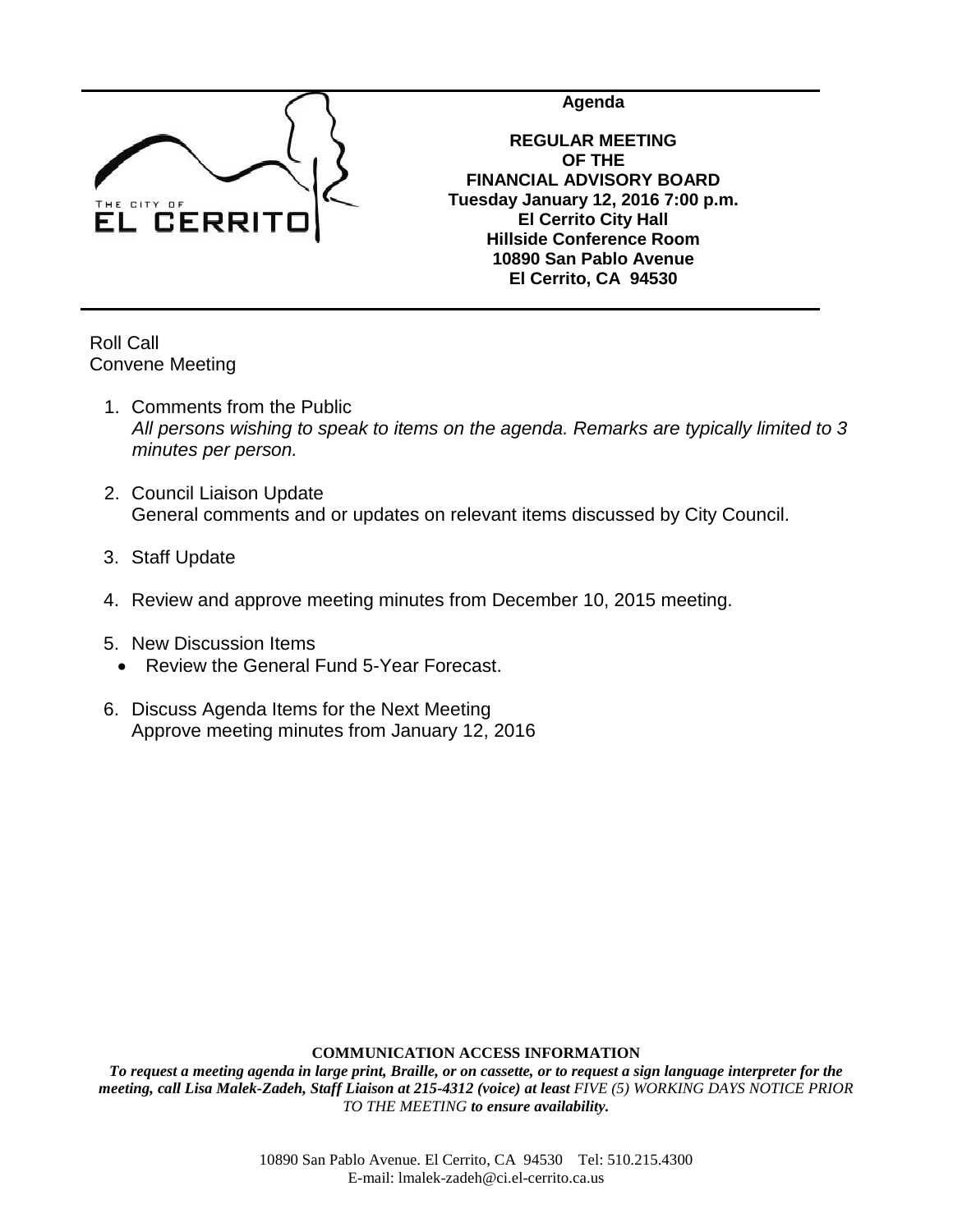

Chairperson Vranich convened the Financial Advisory Board meeting at 7:00 p.m.

- Roll Call: Present: Boardmembers Vranich, Kronenberg, Bartke, Patterson and Crump present. Present: Staff Liaison, Lisa Malek-Zadeh and Stacey Johnson, Administrative Analyst III Finance **Department** 
	- 1. Comments from the Public No members of the public present.
	- 2. Council Liaison Update Council Liaison not present
	- 3. Staff Update

Ms. Malek-Zadeh introduced new staff member, Stacey Johnson who joined the Finance Department as an Administrative Analyst. Her primary responsibilities will be to lead the budget process as well as other business improvement projects. Ms. Johnson introduced herself and a bit about her background. Also informed FAB, that a job offer had been made for the Accounts Receivable Clerk and the new employee would be starting January  $4<sup>th</sup>$ . Finance is now fully staffed with all authorized positions.

- 4. Review and approve meeting minutes from October 13, 2015 meeting. Meeting minutes approved unanimously.
- 5. New Discussion Items

Ms. Malek-Zadeh provided FAB with a draft budget calendar and walked through the major tasks and deadlines and explained the overall budget process. She explained that the City will once again do another two-year budget for FY 2016-17 & 2017-18 and informed FAB that the City will be implementing position budgeting with this next budget cycle. Also discussed was that the City has resolved many of the long-standing financial issues and that revenues are rebounding. This will make the budget process slightly easier and change focus from cost reductions to looking at budget priorities and potentially funding historically underfunded programs.

## **COMMUNICATION ACCESS INFORMATION**

*To request a meeting agenda in large print, Braille, or on cassette, or to request a sign language interpreter for the meeting, call Lisa Malek-Zadeh, Staff Liaison at 215-4312 (voice) at least FIVE (5) WORKING DAYS NOTICE PRIOR TO THE MEETING to ensure availability.*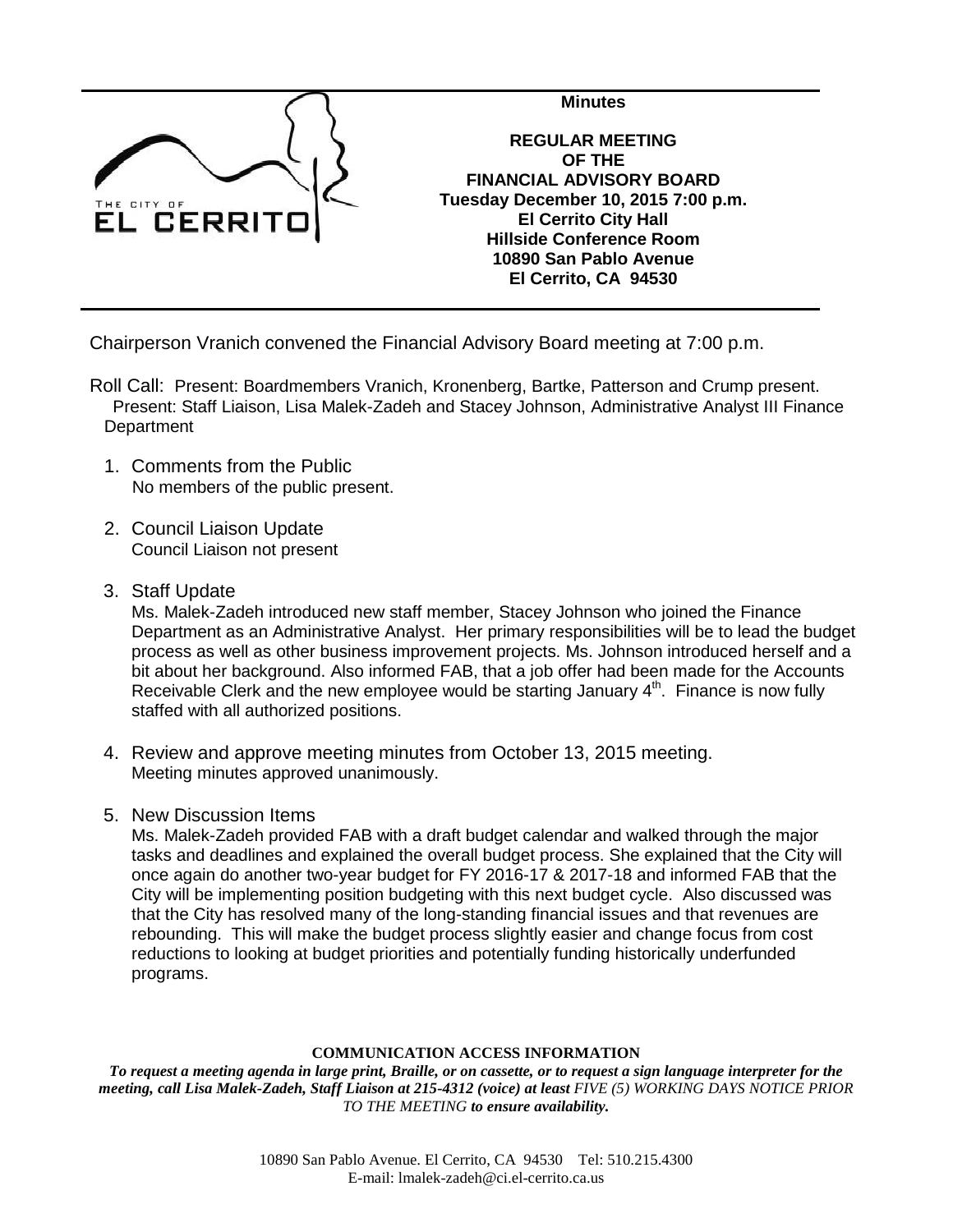FAB also discussed their role in the budget process and expressed a desire to have a better understanding about the fund restrictions, use of funds etc., which Ms. Malek-Zadeh explained was already included in the budget book. A 5-year forecast for most of the special funds was included in the adopted budget book. It was agreed that FAB provides value through their review of assumptions and the overall document.

6. Discuss Agenda Items for the Next Meeting Approve meeting minutes from December 10, 2015 Request a member of the Police Department attend the next meeting for general Q &A. Review the General Fund 5-year Forecast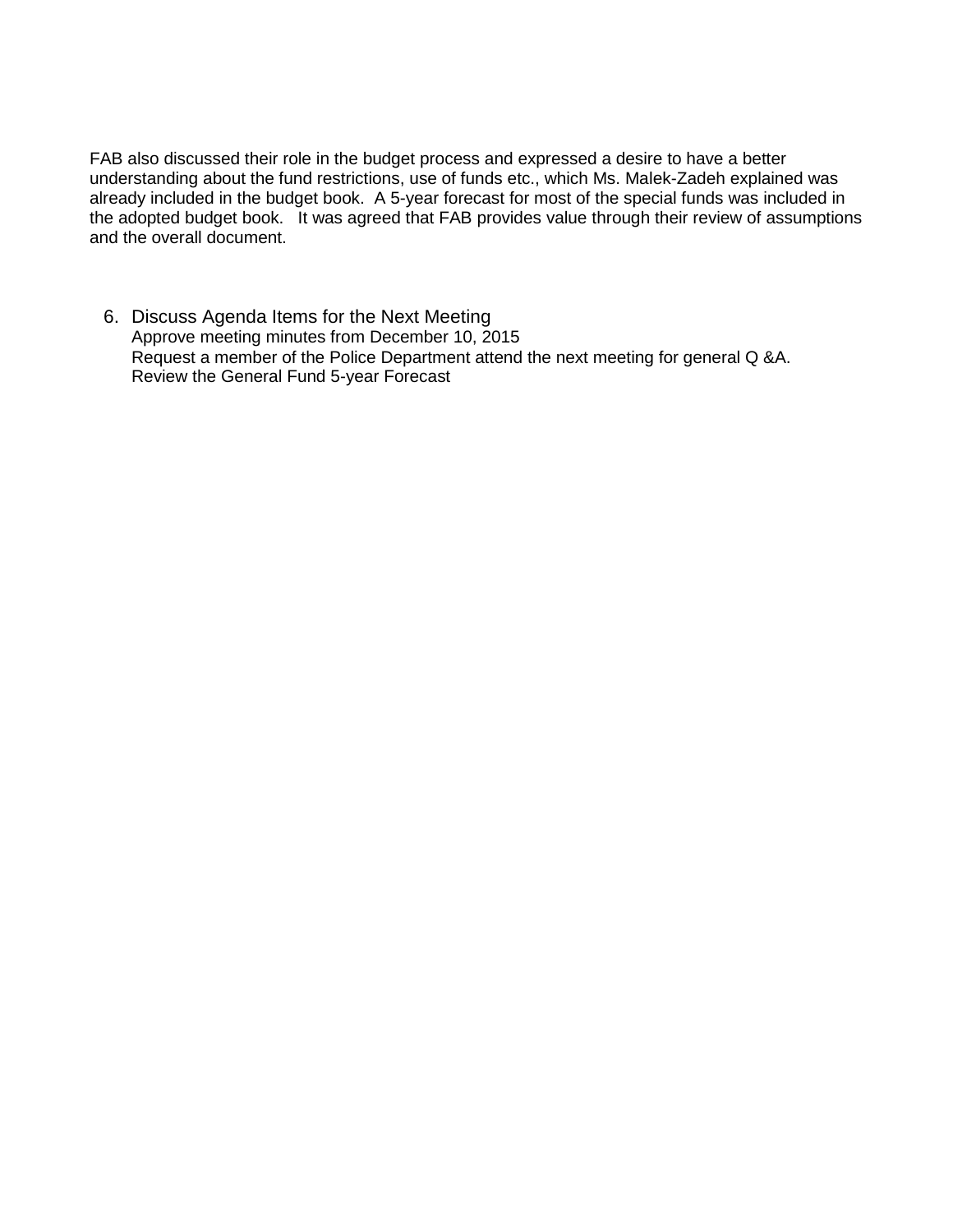|                                                                        | 2012-13<br><b>Actual</b> | 2013-14<br><b>Actual</b>   | 2014-15<br><b>Adopted</b> | 2014-15<br><b>Amended</b> | 2014-15<br>Projected<br><b>Year End</b> | 2014-15<br><b>Actual</b> | Variance<br><b>Actual</b> | <b>Variance</b><br>Amended to Projected to<br><b>Actual</b> | 2015-16<br><b>Adopted</b> | 2015-16<br>Amended | 2015-16<br><b>Actuals</b><br>July - Sept | 2015-16<br>Projected |
|------------------------------------------------------------------------|--------------------------|----------------------------|---------------------------|---------------------------|-----------------------------------------|--------------------------|---------------------------|-------------------------------------------------------------|---------------------------|--------------------|------------------------------------------|----------------------|
| Beginning Restricted Fund Balance<br>Beginning Unassigned Fund Balance | \$598,957<br>\$2,608,745 | \$1,059,976<br>\$1,281,566 | \$1,270,466               | \$1,270,466               | \$1,270,466                             | \$1,270,466              | \$0                       | \$0                                                         | \$1,541,773               | \$1,541,108        |                                          | \$1,466,430          |
| <b>General Fund Revenues</b>                                           |                          |                            |                           |                           |                                         |                          |                           |                                                             |                           |                    |                                          |                      |
| <b>Property Taxes</b>                                                  | \$5,564,453              | \$6,190,958                | \$6,577,256               | \$6,702,996               | \$6,687,666                             | \$6,938,037              | \$235,041                 | \$250,371                                                   | \$7,010,142               | \$7,010,142        | \$137,034                                | \$7,357,025          |
| Sales Taxes                                                            | \$5,109,397              | \$5,361,233                | \$4,605,000               | \$4,972,250               | \$4,972,250                             | \$5,055,703              | \$83,453                  | \$83,453                                                    | \$6,151,700               | \$6,151,700        | \$26,475                                 | \$6,151,700          |
| Franchise Taxes                                                        | \$1,065,858              | \$1,228,307                | \$1,393,175               | \$1,393,175               | \$1,393,175                             | \$1,376,771              | (\$16,404)                | (\$16,404)                                                  | \$1,434,970               | \$1,434,970        | \$0                                      | \$1,434,970          |
| <b>Business License Taxes</b>                                          | \$742,229                | \$855,923                  | \$861,995                 | \$861,995                 | \$861,995                               | \$800,882                | (\$61,113)                | (S61, 113)                                                  | \$907,215                 | \$907,215          | \$586,243                                | \$907,215            |
| <b>Utility Users Taxes</b>                                             | \$3,066,580              | \$3,137,017                | \$3,677,100               | \$3,190,100               | \$3,199,757                             | \$3,106,232              | (\$83,868)                | (\$93,525)                                                  | \$3,308,000               | \$3,308,000        | \$503,947                                | \$3,308,000          |
| Other Taxes (TOT, Construction, Other)                                 | \$103,651                | \$130,556                  | \$134,124                 | \$134,124                 | \$75,055                                | \$115,955                | (\$18,169)                | \$40,899                                                    | \$141,000                 | \$141,000          | \$4,325                                  | \$141,000            |
| <b>Taxes</b>                                                           | \$15,652,169             | \$16,903,994               | \$17,248,650              | \$17,254,640              | \$17,189,898 \$17,393,579               |                          | \$138,939                 | \$203,680                                                   | \$18,953,027              | \$18,953,027       | \$1,258,025                              | \$19,299,910         |
| Licenses & Permits                                                     | \$516,703                | \$539,567                  | \$531,000                 | \$531,000                 | \$534,746                               | \$493,243                | (\$37,757)                | (\$41,503)                                                  | \$623,000                 | \$623,000          | \$145.747                                | \$623.000            |
| <b>Licenses and Permits</b>                                            | \$516,703                | \$539,567                  | \$531,000                 | \$531,000                 | \$534,746                               | \$493,243                | (\$37,757)                | (\$41,503)                                                  | \$623,000                 | \$623,000          | \$145,747                                | \$623,000            |
| <b>Traffic Citations and Violations</b>                                | \$277,222                | \$375,554                  | \$325,000                 | \$325,000                 | \$328,415                               | \$269,602                | (\$55,398)                | (\$58,814)                                                  | \$285,000                 | \$285,000          | \$67,289                                 | \$285,000            |
| <b>Fines &amp; Forfeitures</b>                                         | \$277,222                | \$375,554                  | \$325,000                 | \$325,000                 | \$328,415                               | \$269,602                | ( \$55, 398)              | (\$58,814)                                                  | \$285,000                 | \$285,000          | \$67,289                                 | \$285,000            |
|                                                                        |                          |                            |                           |                           |                                         |                          |                           |                                                             |                           |                    |                                          |                      |
| <b>Facilities Rentals</b><br>Interest                                  | \$321,164<br>\$115       | \$289,389<br>\$0           | \$344,900<br>\$0          | \$344,900<br>\$0          | \$347,411<br>\$96                       | \$349,890<br>\$330       | \$4,990<br>\$330          | \$2,478<br>\$234                                            | \$389,840<br>\$0          | \$389,840<br>\$0   | \$98,196<br>\$0                          | \$389,840<br>\$0     |
| <b>Use of Money &amp; Property</b>                                     | \$321,279                | \$289,389                  | \$344,900                 | \$344,900                 | \$347,508                               | \$350,219                | \$5,319                   | \$2,712                                                     | \$389,840                 | \$389,840          | \$98,196                                 | \$389,840            |
| In Lieu Taxes                                                          | \$1,742,431              | \$1,825,843                | \$1,949,818               | \$1,949,818               | \$1,959,689                             | \$1,994,902              | \$45,084                  | \$35,213                                                    | \$2,008,312               | \$2,008,312        | \$0                                      | \$2,183,534          |
| State/Other Agency Reimbursements                                      | \$3,284,683              | \$3,210,950                | \$3,234,144               | \$3,478,684               | \$3,945,624                             | \$3,786,612              | \$307,928                 | (\$159,012)                                                 | \$3,135,186               | \$3,385,186        | \$745,674                                | \$3,385,186          |
| <b>Intergovernmental Revenues</b>                                      | \$5,027,113              | \$5,036,793                | \$5,183,962               | \$5,428,502               | \$5,905,313                             | \$5,781,514              | \$353,012                 | (\$123,799)                                                 | \$5,143,498               | \$5,393,498        | \$745,674                                | \$5,568,720          |
| Planning/Inspections Fees                                              | \$497,999                | \$993,260                  | \$578,000                 | \$578,000                 | \$582,828                               | \$469,154                | (\$108, 846)              | (\$113,674)                                                 | \$620,700                 | \$620,700          | \$281,487                                | \$620,700            |
| <b>Special Service Fees</b>                                            | \$98,807                 | \$108,923                  | \$88,400                  | \$88,400                  | \$54,538                                | \$91,772                 | \$3,372                   | \$37,234                                                    | \$102,010                 | \$102,010          | \$27,651                                 | \$102,010            |
| <b>Recreation Program Fees</b>                                         | \$3,950,017              | \$3,592,224                | \$3,655,042               | \$3,655,042               | \$3,752,819                             | \$3,617,981              | (\$37,061)                | (\$134,838)                                                 | \$3,729,110               | \$3,729,110        | \$1,020,355                              | \$3,729,110          |
| Other Program Fees                                                     | \$391,871                | \$262,520                  | \$264,000                 | \$264,000                 | \$265,437                               | \$279,357                | \$15,357                  | \$13,920                                                    | \$264,500                 | \$14,500           | \$6,553                                  | \$14,500             |
| <b>Charges For Services</b>                                            | \$4,938,694              | \$4,956,927                | \$4,585,442               | \$4,585,442               | \$4,655,622                             | \$4,458,264              | (\$127, 178)              | (\$197,358)                                                 | \$4,716,320               | \$4,466,320        | \$1,336,045                              | \$4,466,320          |
| Grants/Contributions                                                   | \$33,132                 | \$29,296                   | \$43,200                  | \$43,200                  | \$49,384                                | \$40,716                 | (\$2,484)                 | (\$8,668)                                                   | \$45,200                  | \$45,200           | \$9,325                                  | \$45,200             |
| Other Misc Revenues                                                    | \$252,268                | \$117,146                  | \$178,447                 | \$178,447                 | \$211,394                               | \$78,583                 | (\$99,864)                | (\$132,811)                                                 | \$134,067                 | \$244,067          | \$144,931                                | \$244,067            |
| <b>Other Revenues</b>                                                  | \$285,400                | \$146,442                  | \$221,647                 | \$221,647                 | \$260,778                               | \$119,299                | (\$102,348)               | (\$141,479)                                                 | \$179,267                 | \$289,267          | \$154,255                                | \$289,267            |
| <b>Other Financing Sources</b>                                         | \$1,595,300              | \$0                        | \$0                       | \$0                       | \$0                                     | \$0                      | \$0                       | \$0                                                         | \$0                       | \$0                | \$0                                      | \$0                  |
| Loan Proceeds                                                          | \$0                      | \$0                        | \$0                       | \$0                       | \$0                                     | \$0                      | \$0                       | \$0                                                         | \$0                       | \$0                | \$0                                      | \$0                  |
| <b>Financing Sources</b>                                               | \$1,595,300              | \$0                        |                           | \$0                       | \$0                                     | \$0                      | \$0                       | \$0                                                         | \$0                       | \$0                | \$0                                      | \$0                  |
| Interfund Transfers In                                                 | \$752,228                | \$804,379                  | \$900,857                 | \$900,857                 | \$900,857                               | \$900,857                | \$0                       | \$0                                                         | \$890,194                 | \$890,194          | \$208,903                                | \$890,194            |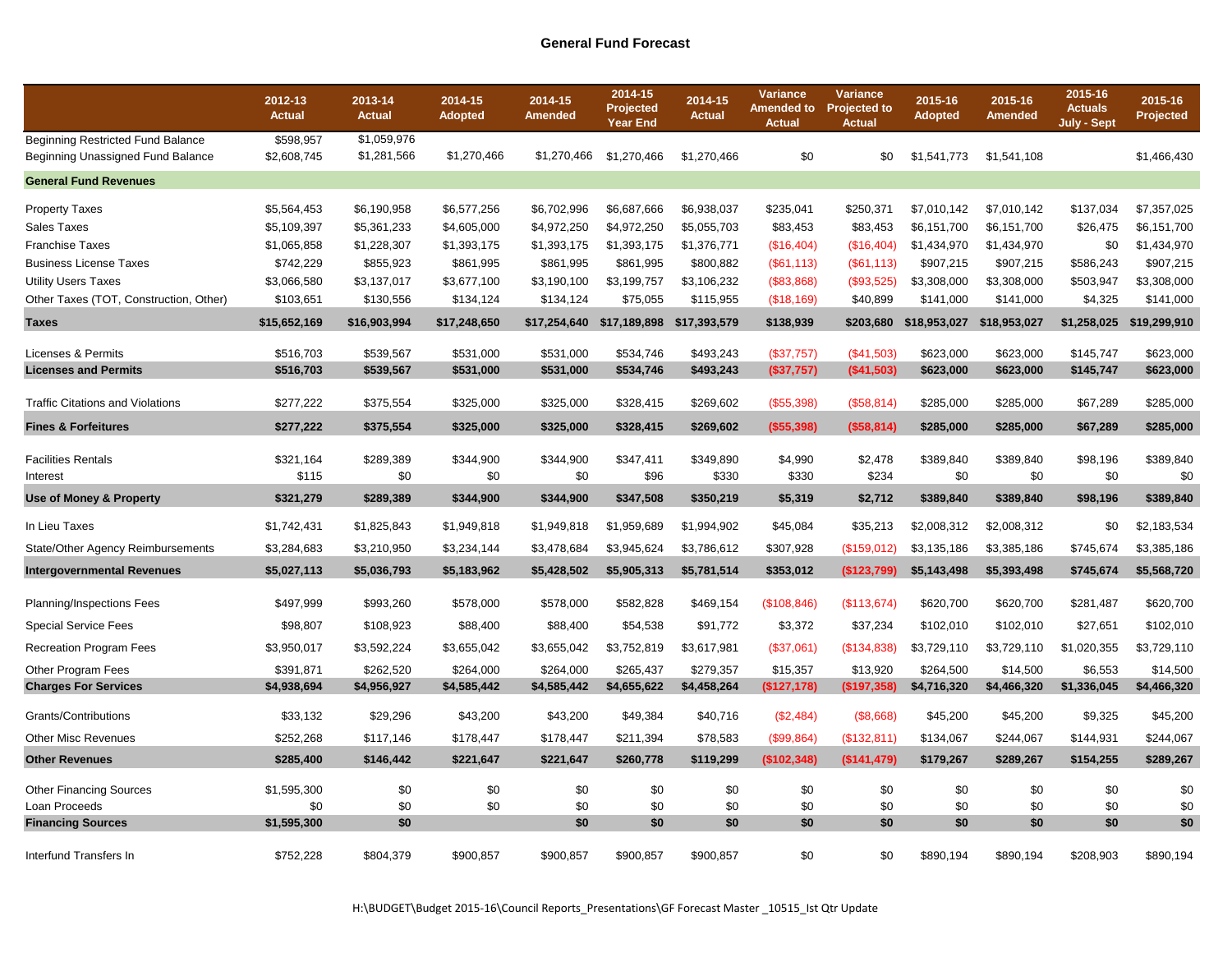## **General Fund Forecast**

|                                              | 2012-13<br><b>Actual</b> | 2013-14<br><b>Actual</b> | 2014-15<br><b>Adopted</b> | 2014-15<br><b>Amended</b> | 2014-15<br>Projected<br><b>Year End</b> | 2014-15<br><b>Actual</b> | Variance<br><b>Amended to</b><br><b>Actual</b> | Variance<br><b>Projected to</b><br><b>Actual</b> | 2015-16<br><b>Adopted</b>             | 2015-16<br>Amended | 2015-16<br><b>Actuals</b><br>July - Sept | 2015-16<br>Projected     |
|----------------------------------------------|--------------------------|--------------------------|---------------------------|---------------------------|-----------------------------------------|--------------------------|------------------------------------------------|--------------------------------------------------|---------------------------------------|--------------------|------------------------------------------|--------------------------|
| <b>Transfers In</b>                          | \$752,228                | \$804,379                | \$900,857                 | \$900,857                 | \$900,857                               | \$900,857                | \$0                                            | \$0                                              | \$890,194                             | \$890,194          | \$208,903                                | \$890,194                |
| <b>Total Revenues</b>                        | \$29,366,108             | \$29,053,045             | \$29,341,458              | \$29,591,988              | \$30,123,137                            | \$29,766,576             | \$174,588                                      |                                                  | (\$356,561) \$31,180,146 \$31,290,146 |                    |                                          | \$4,014,133 \$31,812,251 |
| <b>General Fund Expenditures</b>             |                          |                          |                           |                           |                                         |                          |                                                |                                                  |                                       |                    |                                          |                          |
| <b>Personnel Costs</b>                       |                          |                          |                           |                           |                                         |                          |                                                |                                                  |                                       |                    |                                          |                          |
| Salaries & Wages Full Time                   | \$11,380,845             | \$11,390,706             | \$12,929,323              | \$12,929,323              | \$11,744,846                            | \$11,753,565             | \$1,175,758                                    |                                                  | $($8,720)$ \$14,170,589               | \$14,170,589       | \$2,749,323                              | \$14,170,589             |
| Salaries & Wages- Part Time                  | \$1,207,287              | \$1,054,479              | \$1,171,991               | \$1,171,991               | \$1,213,138                             | \$1,194,475              | (\$22,484)                                     | \$18,663                                         | \$1,141,334                           | \$1,141,334        | \$454,179                                | \$1,141,334              |
| Overtime                                     | \$1,672,742              | \$1,301,276              | \$1,088,912               | \$1,088,912               | \$1,478,345                             | \$1,578,832              | (\$489,920)                                    | (\$100,486)                                      | \$1,181,424                           | \$1,181,424        | \$398,137                                | \$1,181,424              |
| Fire- OES Pay                                | \$214,609                | \$223,888                | \$168,000                 | \$392,309                 | \$392,309                               | \$392,309                | \$0                                            | \$0                                              | \$50,000                              | \$50,000           | \$207,410                                | \$50,000                 |
| <b>Special Pay</b>                           | \$99,371                 | \$117,120                | \$175,185                 | \$175.185                 | \$175,103                               | \$174,353                | \$832                                          | \$750                                            | \$219,488                             | \$219,488          | \$5,485                                  | \$219,488                |
| One-Time Payouts                             | \$0                      | \$0                      | \$0                       | \$0                       | \$274,532                               | \$279,064                | (\$279,064)                                    | (\$4,531)                                        | \$0                                   | \$0                | \$45,922                                 | \$0                      |
| Benefits- PERS/PARS                          | \$4,525,955              | \$4,461,215              | \$4,643,471               | \$4,643,471               | \$3,626,945                             | \$3,654,787              | \$988,684                                      | (\$27,842)                                       | \$4,164,036                           | \$4,164,036        | \$845,407                                | \$4,164,036              |
| Benefits- Medical & Other                    | \$3,060,123              | \$3,224,299              | \$3,602,586               | \$3,602,586               | \$3,223,059                             | \$3,235,981              | \$366,605                                      | (\$12,922)                                       | \$3,686,855                           | \$3,686,855        | \$740,349                                | \$3,686,855              |
| <b>Workers Compensation Premium</b>          | \$567,277                | \$412,138                | \$372,367                 | \$372,367                 | \$270,974                               | \$359,664                | \$12,703                                       | ( \$88, 690)                                     | \$420,872                             | \$420,872          | (\$7,531)                                | \$420,872                |
| <b>Workers Compensation Pay</b>              | \$0                      | \$96,376                 | \$0                       | \$0                       | \$2,944                                 | \$10,957                 | (\$10,957)                                     | (\$8,013)                                        | \$0                                   | \$0                | \$28,073                                 | \$0                      |
| <b>Salary Savings</b>                        | (S28.480)                | (\$25,134)               | (\$1,532,693)             | (S1.532.693)              | \$0                                     | \$0                      |                                                | \$0                                              | (S1.200.652)                          | (\$1,200,652)      | \$0                                      | (\$1,200,652)            |
| <b>Personnel</b>                             | \$22,699,729             | \$22,256,364             | \$22,619,142              | \$22,843,451              | \$22,402,195                            | \$22,633,987             | \$209.464                                      |                                                  | (\$231,792) \$23,833,946 \$23,833,946 |                    | \$5,466,754                              | \$23,833,946             |
|                                              |                          |                          |                           |                           |                                         |                          |                                                |                                                  |                                       |                    |                                          |                          |
| <b>Non-Personnel</b>                         |                          |                          |                           |                           |                                         |                          |                                                |                                                  |                                       |                    |                                          |                          |
| <b>Professional/Technical Contracts</b>      | \$2,334,924              | \$2,610,053              | \$2,446,700               | \$2,436,700               | \$2,798,240                             | \$2,661,248              | (\$224,548)                                    | \$136,993                                        | \$2,454,200                           | \$2,740,146        | \$563,377                                | \$2,740,146              |
| Travel & Training                            | \$223,644                | \$188,719                | \$196,350                 | \$196,350                 | \$189,350                               | \$198,338                | (\$1,988)                                      | (\$8,988)                                        | \$209,900                             | \$209,900          | \$16,278                                 | \$209,900                |
| Dues & Subscriptions                         | \$38,111                 | \$45,885                 | \$44,825                  | \$44,825                  | \$39,040                                | \$45,245                 | (\$420)                                        | (\$6,205)                                        | \$61,575                              | \$61,575           | \$3,986                                  | \$61,575                 |
| Printing & Legal Notices                     | \$43,920                 | \$49,827                 | \$61,450                  | \$61,450                  | \$73,980                                | \$62,440                 | (\$990)                                        | \$11,539                                         | \$61,550                              | \$61,550           | \$1,981                                  | \$61,550                 |
| <b>Other Services</b>                        | \$272,808                | \$284,259                | \$326,400                 | \$326,400                 | \$282,551                               | \$328,732                | (\$2,332)                                      | (\$46,181)                                       | \$331,570                             | \$351,570          | \$143,892                                | \$351,570                |
| <b>Professional &amp; Technical Services</b> | \$2,913,407              | \$3,178,742              | \$3,075,725               | \$3,065,725               | \$3,383,161                             | \$3,296,004              | (\$230,279)                                    | \$87,157                                         | \$3,118,795                           | \$3,424,741        | \$729,514                                | \$3,424,741              |
| <b>Utilities</b>                             | \$531,768                | \$416,117                | \$384,951                 | \$384,951                 | \$492,197                               | \$396,977                | (\$12,026)                                     | \$95,220                                         | \$410,927                             | \$410,927          | \$48,337                                 | \$410,927                |
| Maintenance & Repairs Svs                    | \$502,781                | \$470,293                | \$634,550                 | \$670,550                 | \$666,832                               | \$668,654                | \$1,896                                        | (\$1,822)                                        | \$904,800                             | \$967,302          | \$139,353                                | \$967,302                |
| <b>Insurance Premiums</b>                    | \$601,215                | \$662,215                | \$585,000                 | \$585,000                 | \$477,245                               | \$490,551                | \$94,449                                       | (\$13,306)                                       | \$530,000                             | \$530,000          | \$31,625                                 | \$530,000                |
| <b>Purchased Property/Other Services</b>     | \$1,635,764              | \$1,548,625              | \$1,604,501               | \$1,640,501               | \$1,636,274                             | \$1,556,181              | \$84,320                                       | \$80,092                                         | \$1,845,727                           | \$1,908,229        | \$219,315                                | \$1,908,229              |
|                                              |                          |                          |                           |                           |                                         |                          |                                                |                                                  |                                       |                    |                                          |                          |
| Office                                       | \$128,826                | \$105,184                | \$138,900                 | \$138,900                 | \$143,797                               | \$110,774                | \$28,126                                       | \$33,023                                         | \$147,550                             | \$147,550          | \$22,590                                 | \$147,550                |
| Operating                                    | \$534,168                | \$464,193                | \$478,800                 | \$478,800                 | \$521,940                               | \$493,051                | (\$14,251)                                     | \$28,889                                         | \$479,600                             | \$479,600          | \$72,273                                 | \$479,600                |
| Office/Vehicle & Other Equipment             | \$345,941                | \$307,103                | \$381,332                 | \$381,332                 | \$397,052                               | \$374,216                | \$7,116                                        | \$22,836                                         | \$464,832                             | \$465,832          | \$53,313                                 | \$465,832                |
| Capital Improvements                         | \$9,509                  | \$6,150                  | \$10,000                  | \$10,000                  | \$12,031                                | \$12,728                 | (\$2,728)                                      | (S697)                                           | \$10,000                              | \$10,000           | \$0                                      | \$10,000                 |
| <b>Supplies</b>                              | \$1,018,443              | \$882,631                | \$1,009,032               | \$1,009,032               | \$1,074,820                             | \$990,769                | \$18,263                                       | \$84,051                                         | \$1,101,982                           | \$1,102,982        | \$148,176                                | \$1,102,982              |
|                                              |                          |                          | \$732,689                 | \$732,689                 |                                         | \$784,323                |                                                |                                                  |                                       |                    | \$0                                      | \$727,719                |
| <b>Debt Service Payments</b>                 | \$666,680                | \$761,028                |                           |                           | \$732,689                               |                          | (\$51,634)                                     | (S51, 634)                                       | \$727,719                             | \$727,719          |                                          |                          |
| Other Fees & Expenses                        | \$110,747                | \$369,887                | \$97,000                  | \$97,000                  | \$97,894                                | \$120,533                | (\$23,533)                                     | (\$22,640)                                       | \$98,100                              | \$98,100           | \$2,705                                  | \$98,100                 |
| <b>Transfers Out</b>                         | \$112,257                | \$112,781                | \$113,976                 | \$113,976                 | \$113,976                               | \$113,976                | \$0                                            | \$0                                              | \$113,976                             | \$113,976          | \$28,494                                 | \$113,976                |
| <b>Financing Costs</b>                       | \$889,684                | \$1,243,696              | \$943,665                 | \$943,665                 | \$944,559                               | \$1,018,832              | (\$75,167)                                     | (S74, 274)                                       | \$939,795                             | \$939,795          | \$31,199                                 | \$939,795                |
| <b>Total Non-Personnel</b>                   | \$6,457,298              | \$6,853,694              | \$6.632.923               | \$6.658.923               | \$7,038,813                             | \$6,861,786              | (\$202,863)                                    | \$177.027                                        | \$7,006.299                           | \$7,375,747        | \$1.128.204                              | \$7.375.747              |
|                                              |                          |                          |                           |                           |                                         |                          |                                                |                                                  |                                       |                    |                                          |                          |